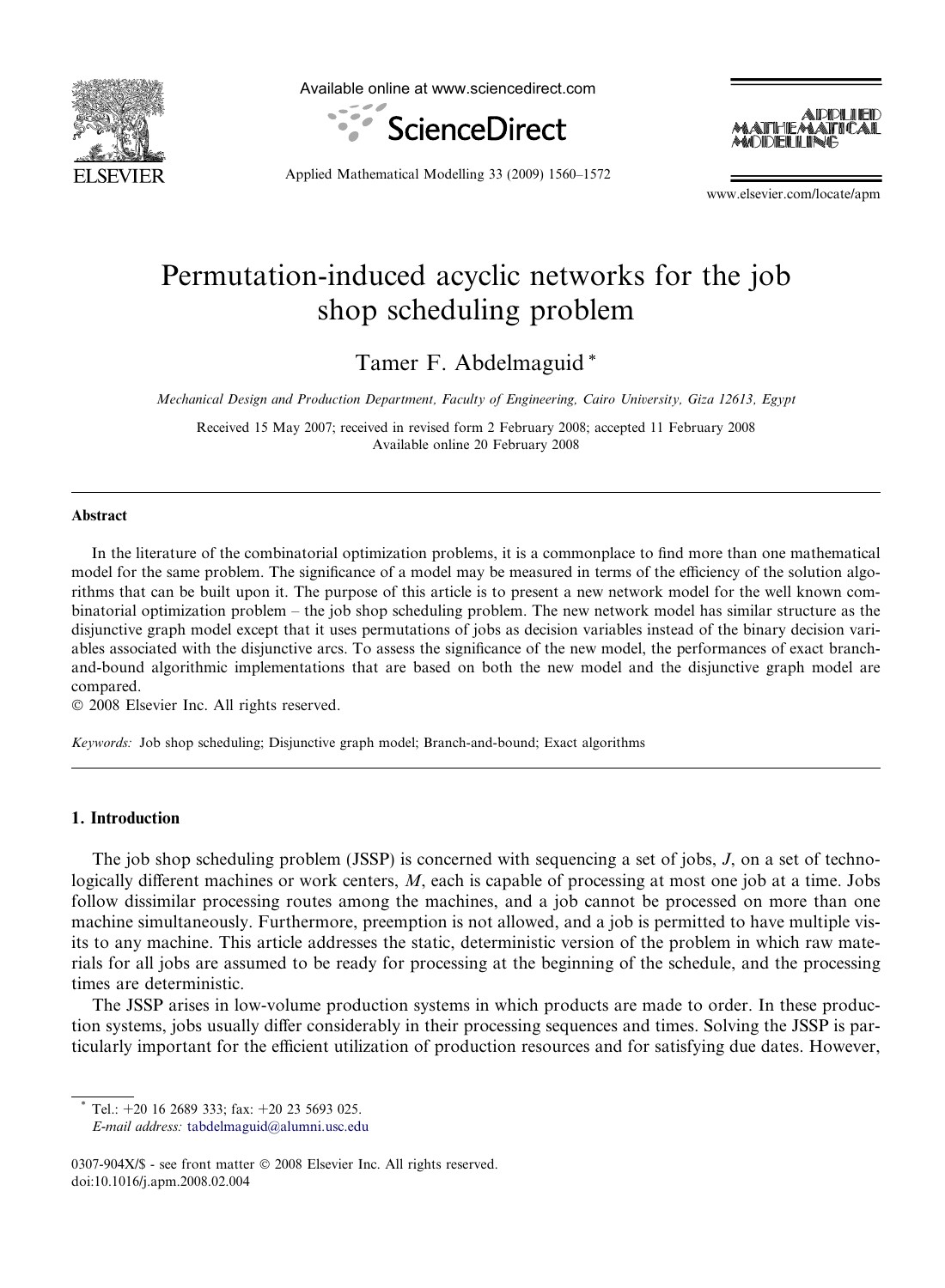the JSSP is fairly complex. Even for the small case of three jobs and three machines, the JSSP, with the objective of minimizing the makespan, is known to be NP-hard (Sotskov and Shakhlevich [\[1\]](#page--1-0)). Earlier complexity results for the JSSP are provided by Garey et al. [\[2\]](#page--1-0). This high level of complexity demands continuous efforts for developing efficient solution approaches.

#### 1.1. Problem definition and notations

In the JSSP, each job consists of an ordered list of operations that represents its processing route. We denote  $I = \{1, 2, \ldots, v\}$  as the set of all operations' indexes. The operations' indexes are assigned such that for job  $k \in J$ , the subset of consecutive indexes,  $I_k = \{x_k, x_k + 1, x_k + 2, \ldots, x_k\} \subseteq I$ , includes the indexes of operations belonging to that job; where in the set  $I_k$ , the operation with the lower index is to be processed first. For operation i, the time needed to finish its processing is  $p_i$ , the job to which it belongs is denoted jb(i), and its work center or machine is denoted  $wc(i)$ . The task of the scheduling process is to determine the start time  $s_i$  for every operation  $i \in I$ . In addition to the *technological or precedence constraints* which define the mandatory processing sequence of operations belonging to the same job, the following set of constraints must be satisfied by a solution to be feasible. This set of constraints is in a disjunctive (either-or) form, and it represents the condition that operations on the same machine must be processed in different time intervals

$$
s_i \geq s_j + p_j \text{ or } s_j \geq s_i + p_i \quad \forall i, j \in I, \text{ where } wc(i) = wc(j) \text{ and } jb(i) \neq jb(j).
$$
 (1)

## 1.2. The disjunctive graph model

The disjunctive graph model (Roy and Sussman [\[3\]](#page--1-0)) has been used as a standard network representation for the job shop scheduling problem. Based on the same concepts found in the structure of the activity-on-arc project networks, nodes in the disjunctive graph model are used to represent the event of starting the processing of an operation. Here, we use operation indexes as labels for nodes. An arc connecting two consecutive nodes, i and  $i + 1$ , where operations i and  $i + 1 \in I_k$  for some job k, represents the activity of processing operation *i* and has a length of  $p_i$ . Using the language of project scheduling, the operations belonging to the same job are represented as a series of consecutive activities. In addition, two dummy source (0) and terminal ( $v + 1$ ) nodes are defined to respectively represent the events of starting and ending the schedule. To complete the project network, dummy arcs,  $(0, \alpha_k)$  and  $(\omega_k, v + 1)$  for all  $k \in J$  with zero lengths are added. The project network  $N = (V; Z)$  for the set of nodes  $V = \{i: i = 0, \ldots, v + 1\}$  and the set of directed arcs  $Z = \bigcup_{k \in J} Z_k$ , where  $Z_k = \{(i, i+1): i, i+1 \in I_k\} \cup \{(0, \alpha_k), (\omega_k, v+1)\}\$ , is sufficient to represent the technological constraints; however, it is not a complete representation for the JSSP as constraints (1) are not taken into consideration.

To represent constraints (1), disjunctive pairs of arcs are defined over the nodes of all the operations that share the same machine and belong to different jobs. The *disjunctive pair* of arcs between nodes i and j on a graph, written as  $\langle i,j \rangle$ , is formed by the two arcs  $(i,j)$  and  $(j,i)$  such that any path in the graph is allowed to include at most one of them. A selection on the disjunctive pair  $\langle i,j \rangle$ , denoted Sel( $\langle i,j \rangle$ ), is either arc  $(i, j)$  with length  $p_i$  or arc  $(j,i)$  with length  $p_j$ . The selection  $(i,j)$  is called the *complement* of the selection  $(j,i)$  and visa versa. A predetermined selection  $Sel(\langle i,j \rangle) = (i,j)$  is said to be *complemented* when it is changed to (*j*,*i*). A *com*plete selection in a disjunctive graph is obtained when selections for all disjunctive pairs of arcs are decided. The disjunctive graph is defined as  $G = (V; Z, W)$  for the set of disjunctive pairs  $W = \bigcup_{m \in M} W_m$ , where  $W_m = \{(i,j): i,j \in Q_m \text{ and } jb(i) \neq jb(j)\}\$ for the set of nodes  $Q_m = \{i:i \in I \text{ and } wc(i) = m\}.$ 

In the disjunctive graph model, each disjunctive arc is associated with a binary decision variable whose value determines its selection. Solution algorithms that are built upon that model operate in the domains of these binary decision variables to determine a complete selection on the disjunctive graph. A complete selection should not result in a cyclic graph so as to be able to interpret it into a unique feasible schedule.

One of the early exact solution algorithms that are based on the disjunctive graph model is the implicit enumeration algorithm of Balas [\[4\]](#page--1-0). However, the majority of the disjunctive graph-based solution algorithms are branch-and-bound. Examples in the literature include: Charlton and Death [\[5\],](#page--1-0) Carlier and Pinson [\[6\]](#page--1-0), Applegate and Cook [\[7\]](#page--1-0) and Brucker et al. [\[8\].](#page--1-0) Jain and Meeran [\[9\]](#page--1-0) provide a recent review. It is known that the most effective branch-and-bound methods for the JSSP are based on the disjunctive graph model (Brucker